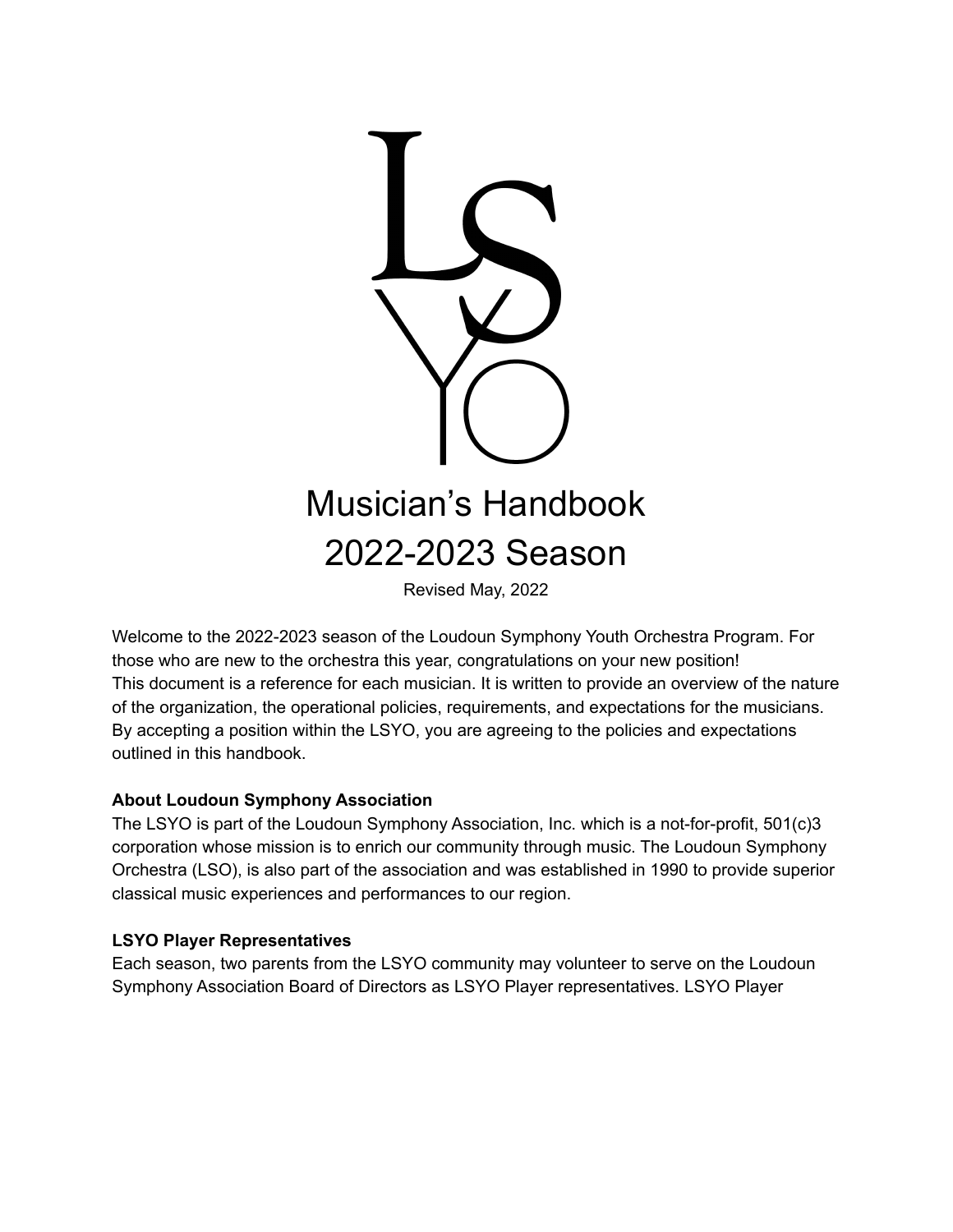representatives are currently Kellan Hogye and Megan Dickerson. If you are interested in serving on the board of directors or volunteering, please contact Karen Knobloch, Loudoun Symphony's executive director at [karen.knobloch@loudounsymphony.org](mailto:karen.knobloch@loudounsymphony.org).

### **Free LSO concerts for LSYO members!**

Loudoun Symphony Orchestra concerts are free for students 12 and under. LSYO musicians may receive one complimentary ticket to each LSO concert by visiting the Loudoun Symphony web site at [www.loudounsymphony.org](http://www.loudounsymphony.org) and ordering in advance. Use promotional code 'LSYO2223' when prompted. All LSO and LSYO concerts will be live performances for the 2022-23 season.

## **General Information**

### **Membership in LSYO**

- Membership in the LSYO is by audition only. Auditions for positions will be held at the end of the season for the following season.
- Individual auditions may be granted during the course of the year for vacant positions as determined to be appropriate by conductors.
- Performers should be aware that their seating may change during the season. Seating auditions will be conducted by the music director and conductors prior to each performance.
- Musicians may be asked to participate in other ensembles other than their own orchestra group.
- Mentoring younger musicians is highly encouraged; please reach out to the conductors or managers to set it up.
- **It is required for students to be enrolled in their school's orchestra or band program** (depending on the instrument they play) in order to be an LSYO member. To request an exemption, please email the General Manager at lsyo@loudounsymphony.org.

### **Rehearsals**

LSYO will be conducting in-person rehearsals with full safety/heath mitigation as recommended by the CDC. We will not be offering any virtual rehearsal options this season. Please note that if at any time it is unsafe to hold an in-person ensemble rehearsal, we will make adjustments to the rehearsal formats and schedules.

- Students will be ready to play (tuned and warmed up) at the start of rehearsal.
- Students will bring their own pencils, tuners, and music to rehearsal.
- We will adhere to any school music room usage rules. At this time, water is allowed, but no eating may take place in LCPS music rooms.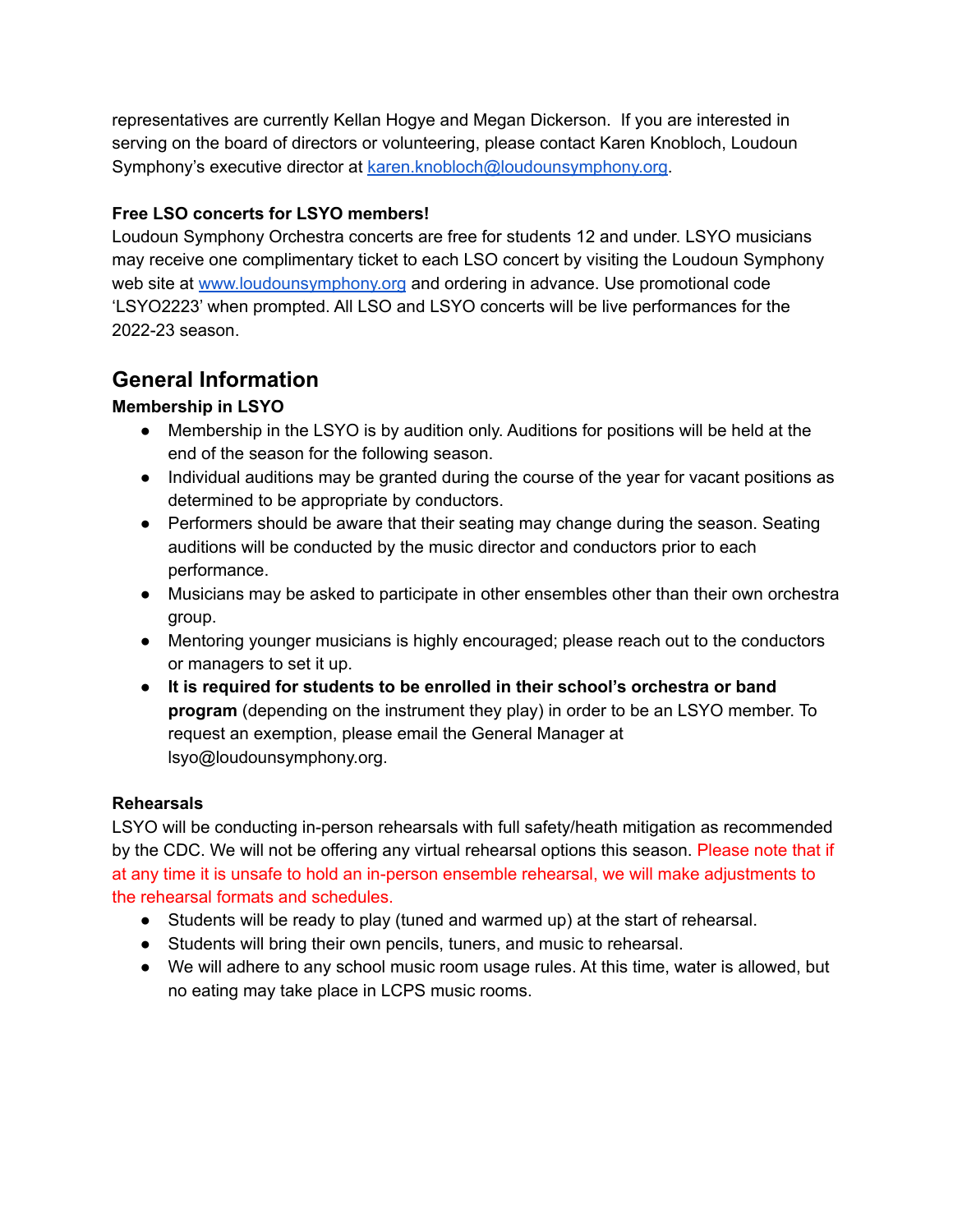### **COVID-19 Policy**

It is recommended that all Loudoun Symphony musicians, staff, and volunteers who participate in Loudoun Symphony's programs and activities be fully vaccinated for COVID-19 when eligible (as determined by age). For students, masking is optional during rehearsals and concerts.

COVID protocols may be adjusted as we receive updated guidance from the Centers for Disease Control and Prevention (CDC), Virginia Department of Health, the Virginia Music Educators Association (VMEA), and Loudoun County Public Schools (LCPS).

### **COVID-19 Protocols During Rehearsals and Concerts**

Musicians should not attend rehearsal or concerts if they:

- Test positive for COVID-19
- Exhibit any symptoms of COVID-19
- Have had a fever within 24 hours prior (musicians must be fever-free for 24 hours without the help of a fever-reducing medication)

### **COVID-19 Protocols for Audiences**

All audience members will be required to be masked during LSO and LSYO concerts.

### **Schedule**

- String Orchestra
	- Starting: September 13, 2022
	- Weekly on Tuesdays, 6:30 p.m. 7:30 PM
- Symphonic Orchestra
	- Starting: September 13, 2022
	- Weekly on Tuesdays, 6:45 p.m. 8:30 PM
- Philharmonic Orchestra
	- Starting: September 11, 2022
	- Weekly on Sundays, 4:00 6:00 PM
- Weekly reminders of the location and rehearsal goals will be emailed to you.
- Please arrive 10 minutes early to get seated and tuned.
- Late arriving musicians will be seated in the back of their section at the rehearsal.

### **Rehearsal Locations**

Rehearsals will be held in Ashburn. Whenever possible, rehearsals will be held at the following schools:

• Symphonic & String Orchestras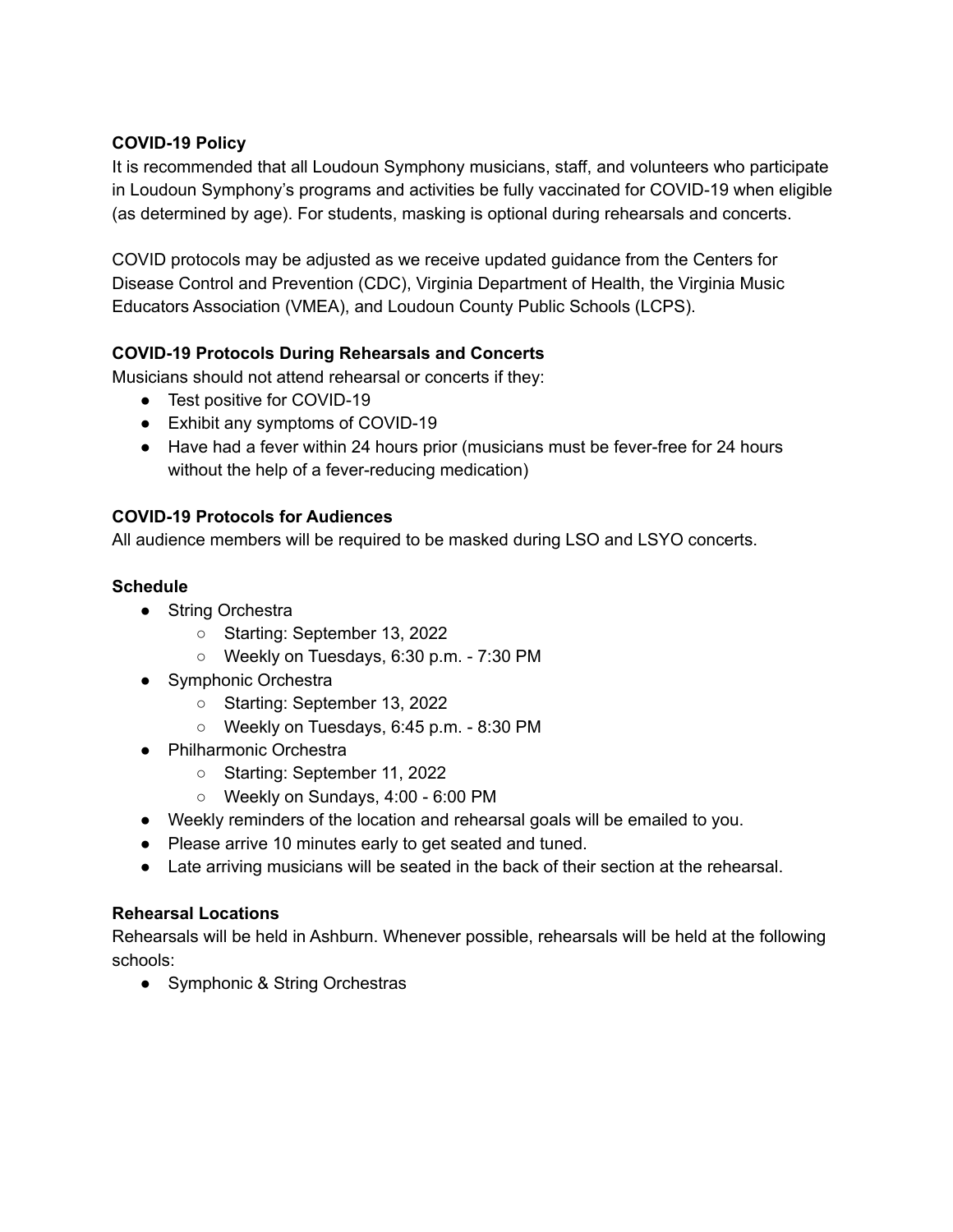- Trailside Middle School: 20325 Claiborne Pkwy, Ashburn VA 20147
- Philharmonic Orchestra
	- Stone Bridge High School: 43100 Hay Rd, Ashburn VA 20176
- Musicians and parents will be notified via email of our rehearsal location(s) in the weeks prior to our first rehearsals.
- Please note that there will be some rehearsals that need to be held at different locations. Notification about the change of location will be sent in advance via email.

### **Tuition**

Tuition is paid upon registration. A payment schedule may be set up but full tuition must be received by November 1, 2022.

String Orchestra: \$450 Symphonic Orchestra: \$550 Philharmonic Orchestra : \$600

The Loudoun Symphony offers scholarships for LSYO participants who have financial needs. **The Financial Aid Committee must receive your completed financial aid application by August 31, 2022**. Applications received after this time will be considered only if funding is still available.

By paying tuition, you are agreeing to the policies and expectations outlined in this handbook.

## **Concerts**

LSYO will present three concerts per season. Our tentative schedule is to have concerts in November 2022, February and May 2023. All LSYO concerts are free, but attendees must register via Eventbrite. A link will be provided in the weeks prior to a concert.

### **Performance Dress**

String & Symphonic Orchestra

- Tops: Black blouse or shirt
- Bottoms: Black skirt past the knees or black pants
- Footwear: Black socks/stockings and black dress shoes

Philharmonic Orchestra

- Tops: Black blouse or white shirt with black bow tie and black tuxedo jacket or floor-length black dress/skirt
- Bottoms: Black tailored pants
- Footwear: Black socks/stockings and black dress shoes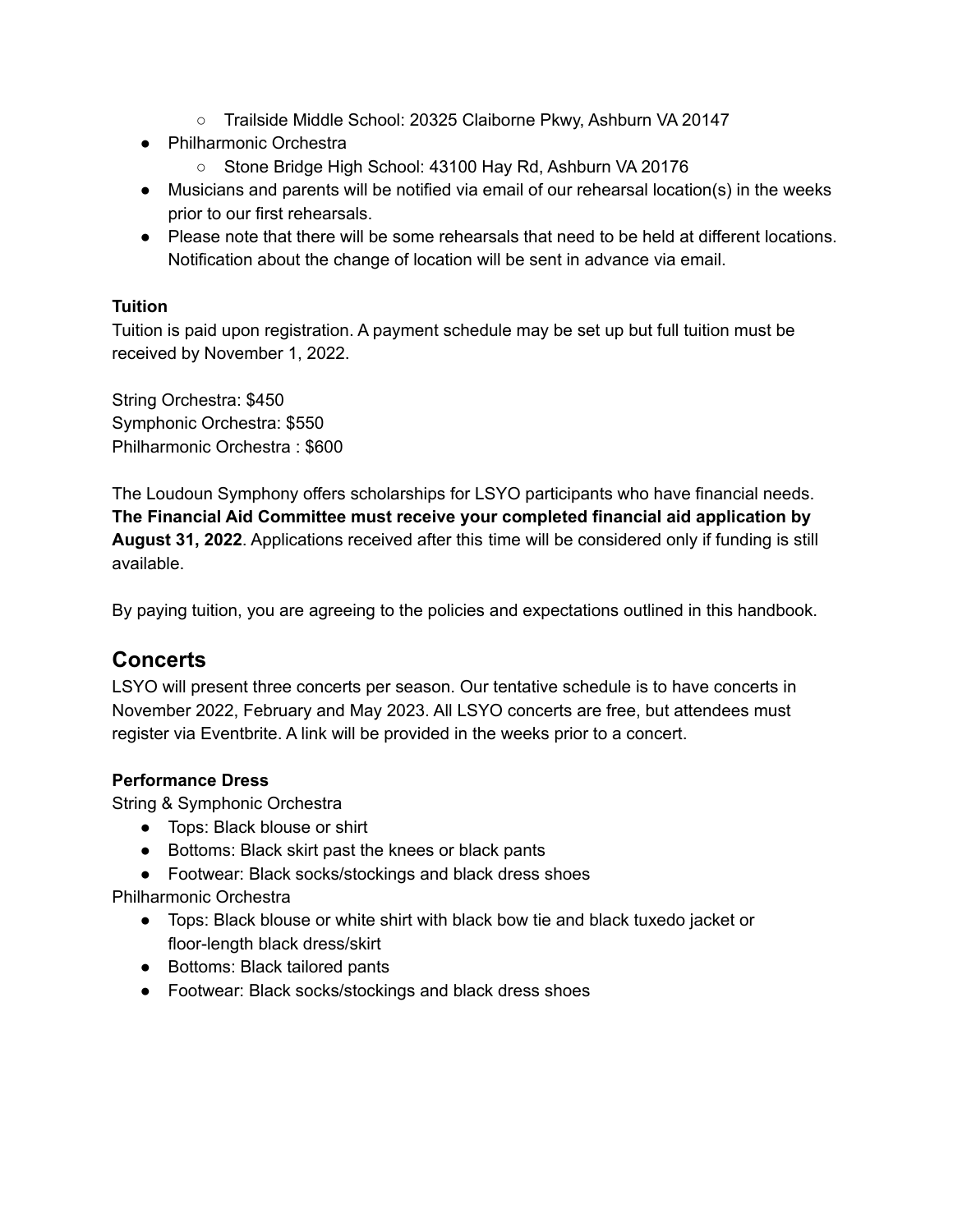Any variations in performance attire will be announced in advance. Avoid any strong perfumes, lotions, or other heavy scents. Pungent foods should be avoided before rehearsals and concerts.

### **Concert Performance Location**

Concert venue is not determined at this time. It will be provided prior to each concert cycle.

## **Musician Responsibilities**

### **General Responsibilities**

● Musicians or parents must notify the LSYO General Manager at lsyo@loudounsymphony.org of any changes in contact information, emergency contact information, or medical needs.

### **Artistic Responsibilities**

- Each musician is to maintain a high level of musicianship on their instrument.
- Musicians may be provided with digital files of excerpts and orchestra parts to support individual practice.
- Each musician is to be prepared for each rehearsal and conduct oneself in a professional manner.

### **Rehearsal Attendance**

All musicians are expected to attend rehearsals regularly.

If a musician needs to miss a rehearsal, notification should be sent to the General Manager via email at lsyo@loudounsymphony.org or text via Remind App with **at least 24 hours notice** unless it is a sudden or emergency situation.

Join the Remind App by texting the number 81010 and include the following message based on your ensemble:

- @lsyo22str (for String Orchestra)
- @lsyo22symp (for Symphonic Orchestra)
- @lsyo22phil (for Philharmonic Orchestra)

LSYO allows two (2) tardies and/or two (2) absences during each concert cycle.

- Students must be ready to play (warmed up and tuned) at the down beat.
- Late arrival or early departure will count as a tardy.
- **● Two (2) tardies equal one (1) absence**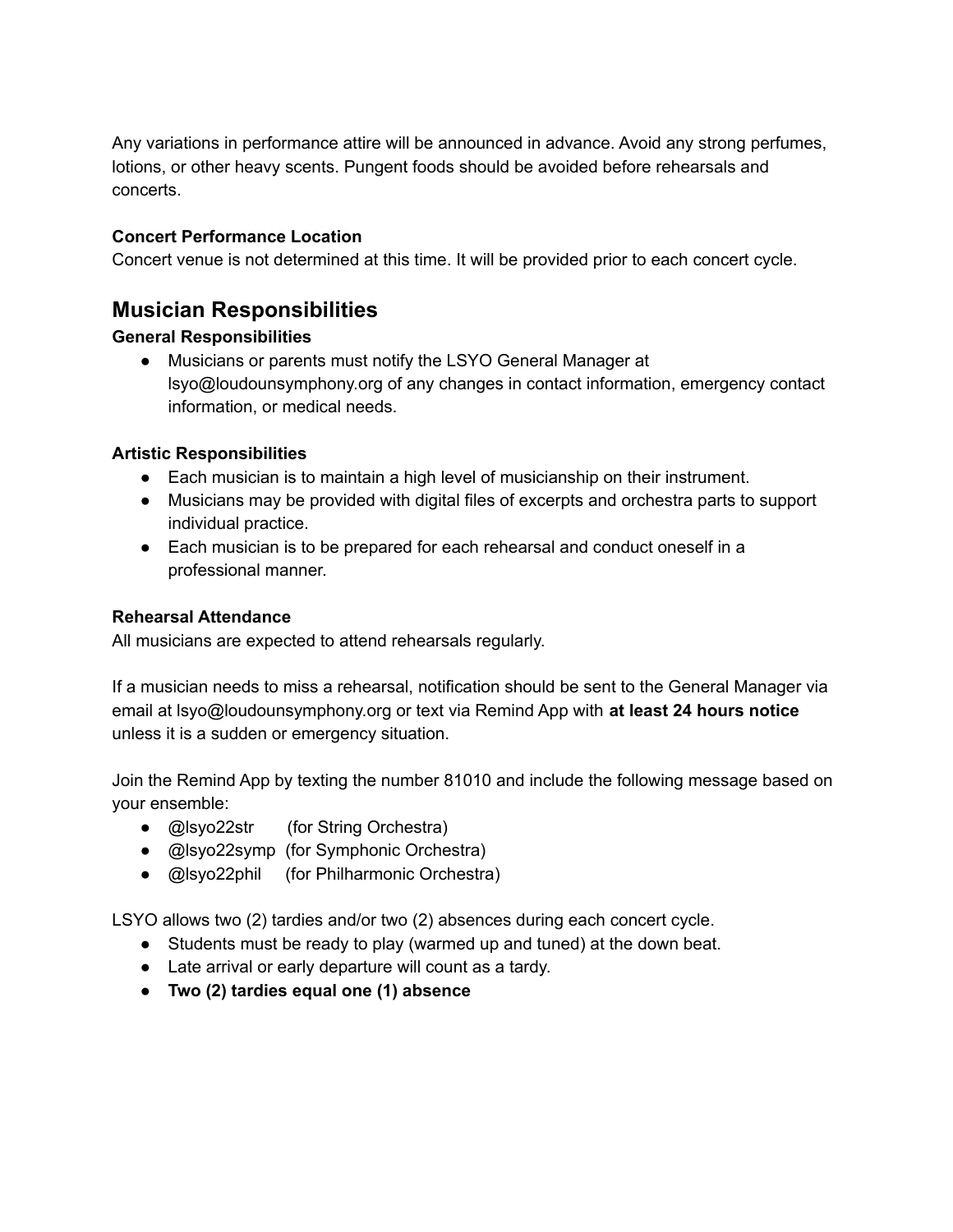- If you miss more than two (2) absences in each concert cycle, you may be asked to not play in the concert.
- **Rehearsal attendance during concert week is mandatory**. Exceptions for extenuating circumstances will be determined by the conductor.

**If a musician is unable to commit to rehearsals to the satisfaction of the conductor, the musician may lose their chair position or be removed from the orchestra without tuition reimbursement.**

### **Concert Attendance**

All members of the orchestra are expected to make concert performances a priority in their scheduling. If a musician is unable to commit to any performance, they may be removed from the LSYO without tuition reimbursement.

### **Music Distribution & Returning Music**

- **● Most often, music is sent via email and students are expected to print it off prior to their rehearsal.**
- If original music is used only light pencil marks can be made on the music. No colored pencils or pens may be used.
- Original music must be returned immediately after in-person concerts or within 7 days after virtual concerts are recorded.
- Failure to return original music in a timely manner will result in a late/replacement fee.

# **Loudoun Symphony Youth Orchestra Leadership**

Dr. Hayden Denesha Music Director and Conductor Philharmonic Orchestra

Ashley Driscoll **Conductor** Symphonic Orchestra

Robby Carroll **Conductor** String Orchestra

Meredith Gersten